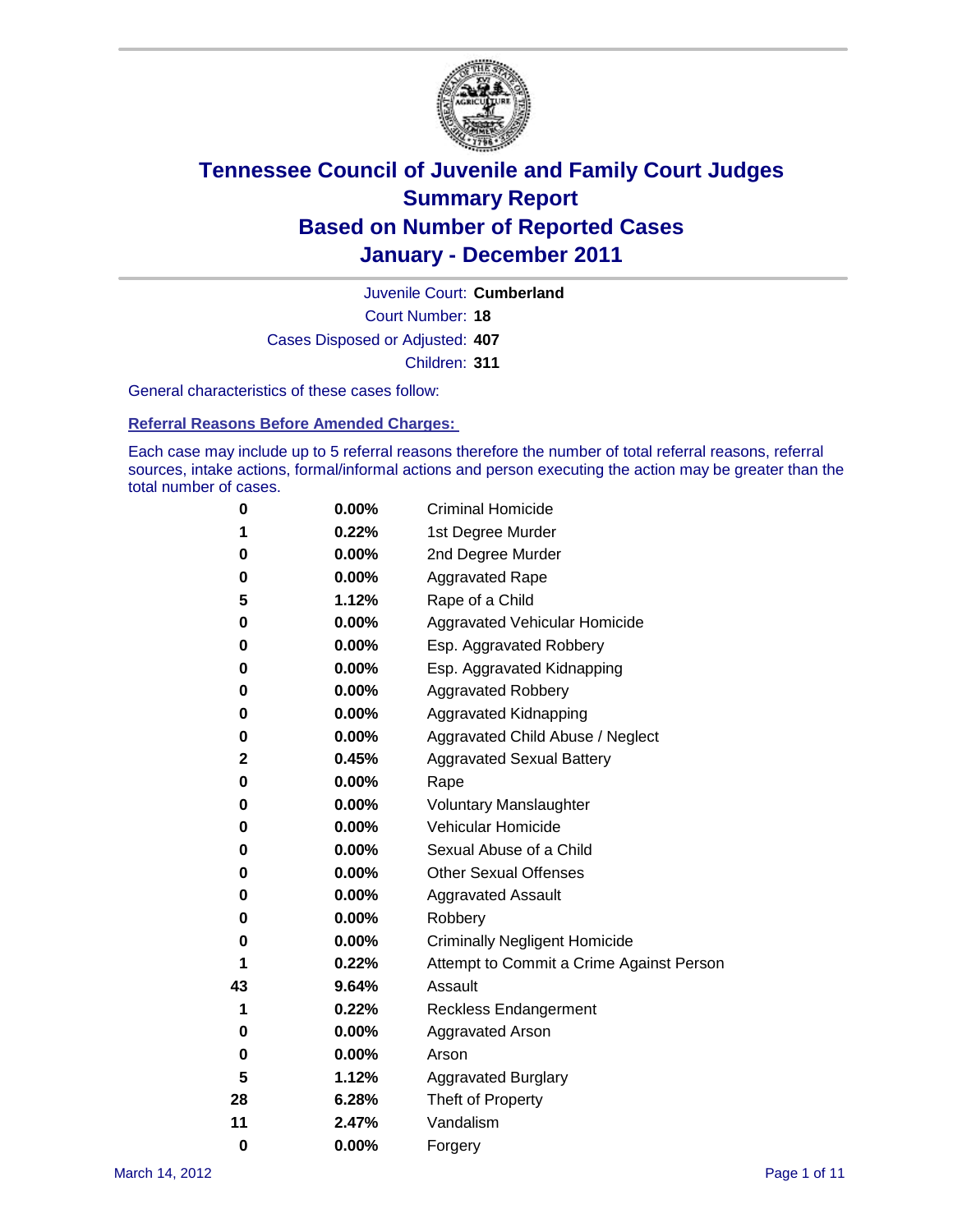

Court Number: **18** Juvenile Court: **Cumberland** Cases Disposed or Adjusted: **407** Children: **311**

#### **Referral Reasons Before Amended Charges:**

Each case may include up to 5 referral reasons therefore the number of total referral reasons, referral sources, intake actions, formal/informal actions and person executing the action may be greater than the total number of cases.

| 1            | 0.22% | <b>Worthless Checks</b>                                     |
|--------------|-------|-------------------------------------------------------------|
| 0            | 0.00% | Illegal Possession / Fraudulent Use of Credit / Debit Cards |
| 12           | 2.69% | <b>Burglary</b>                                             |
| $\mathbf{2}$ | 0.45% | Unauthorized Use of a Vehicle                               |
| 0            | 0.00% | <b>Cruelty to Animals</b>                                   |
| 0            | 0.00% | Sale of Controlled Substances                               |
| 0            | 0.00% | <b>Other Drug Offenses</b>                                  |
| 23           | 5.16% | <b>Possession of Controlled Substances</b>                  |
| 0            | 0.00% | <b>Criminal Attempt</b>                                     |
| 0            | 0.00% | Carrying Weapons on School Property                         |
| 3            | 0.67% | Unlawful Carrying / Possession of a Weapon                  |
| 1            | 0.22% | <b>Evading Arrest</b>                                       |
| 3            | 0.67% | Escape                                                      |
| 2            | 0.45% | Driving Under Influence (DUI)                               |
| 37           | 8.30% | Possession / Consumption of Alcohol                         |
| 0            | 0.00% | Resisting Stop, Frisk, Halt, Arrest or Search               |
| 0            | 0.00% | <b>Aggravated Criminal Trespass</b>                         |
| 2            | 0.45% | Harassment                                                  |
| 0            | 0.00% | Failure to Appear                                           |
| 0            | 0.00% | Filing a False Police Report                                |
| 0            | 0.00% | Criminal Impersonation                                      |
| 28           | 6.28% | <b>Disorderly Conduct</b>                                   |
| 0            | 0.00% | <b>Criminal Trespass</b>                                    |
| 1            | 0.22% | <b>Public Intoxication</b>                                  |
| 0            | 0.00% | Gambling                                                    |
| 39           | 8.74% | <b>Traffic</b>                                              |
| 0            | 0.00% | <b>Local Ordinances</b>                                     |
| 0            | 0.00% | Violation of Wildlife Regulations                           |
| 5            | 1.12% | Contempt of Court                                           |
| 34           | 7.62% | Violation of Probation                                      |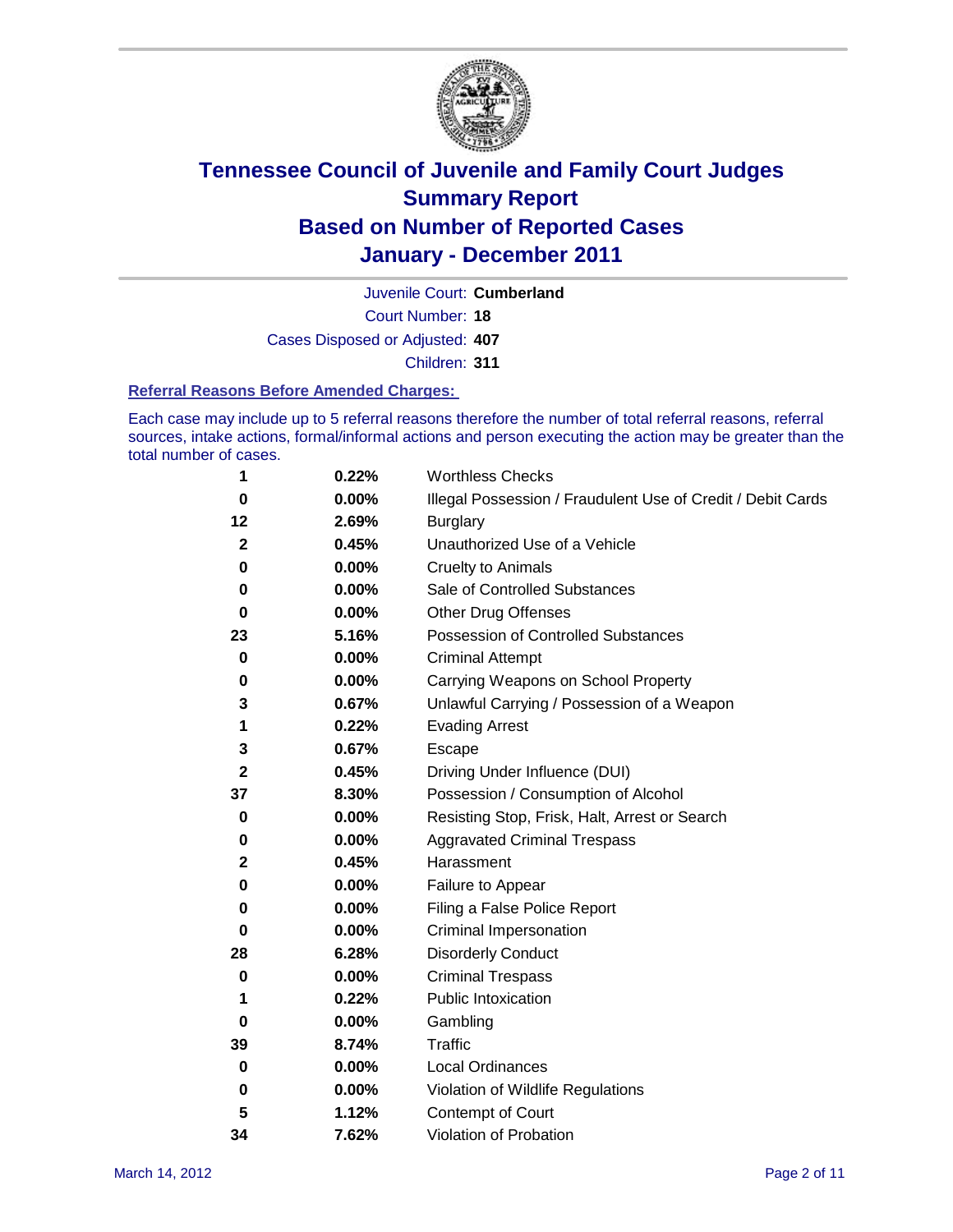

Court Number: **18** Juvenile Court: **Cumberland** Cases Disposed or Adjusted: **407** Children: **311**

#### **Referral Reasons Before Amended Charges:**

Each case may include up to 5 referral reasons therefore the number of total referral reasons, referral sources, intake actions, formal/informal actions and person executing the action may be greater than the total number of cases.

| 446 | 100.00%  | <b>Total Referrals</b>                 |
|-----|----------|----------------------------------------|
| 2   | 0.45%    | Other                                  |
| 0   | 0.00%    | <b>Consent to Marry</b>                |
| 0   | $0.00\%$ | <b>Request for Medical Treatment</b>   |
| 20  | 4.48%    | <b>Child Support</b>                   |
| 3   | 0.67%    | Paternity / Legitimation               |
| 1   | 0.22%    | Visitation                             |
| 4   | 0.90%    | Custody                                |
| 0   | 0.00%    | <b>Foster Care Review</b>              |
| 0   | $0.00\%$ | <b>Administrative Review</b>           |
| 11  | 2.47%    | <b>Judicial Review</b>                 |
| 0   | 0.00%    | Violation of Informal Adjustment       |
| 1   | 0.22%    | <b>Violation of Pretrial Diversion</b> |
| 0   | $0.00\%$ | <b>Termination of Parental Rights</b>  |
| 3   | 0.67%    | Dependency / Neglect                   |
| 0   | 0.00%    | <b>Physically Abused Child</b>         |
| 0   | 0.00%    | <b>Sexually Abused Child</b>           |
| 0   | $0.00\%$ | <b>Violation of Curfew</b>             |
| 0   | 0.00%    | Violation of a Valid Court Order       |
| 3   | 0.67%    | Possession of Tobacco Products         |
| 1   | 0.22%    | Out-of-State Runaway                   |
| 10  | 2.24%    | In-State Runaway                       |
| 75  | 16.82%   | Truancy                                |
| 16  | 3.59%    | <b>Unruly Behavior</b>                 |
| 6   | 1.35%    | Violation of Aftercare                 |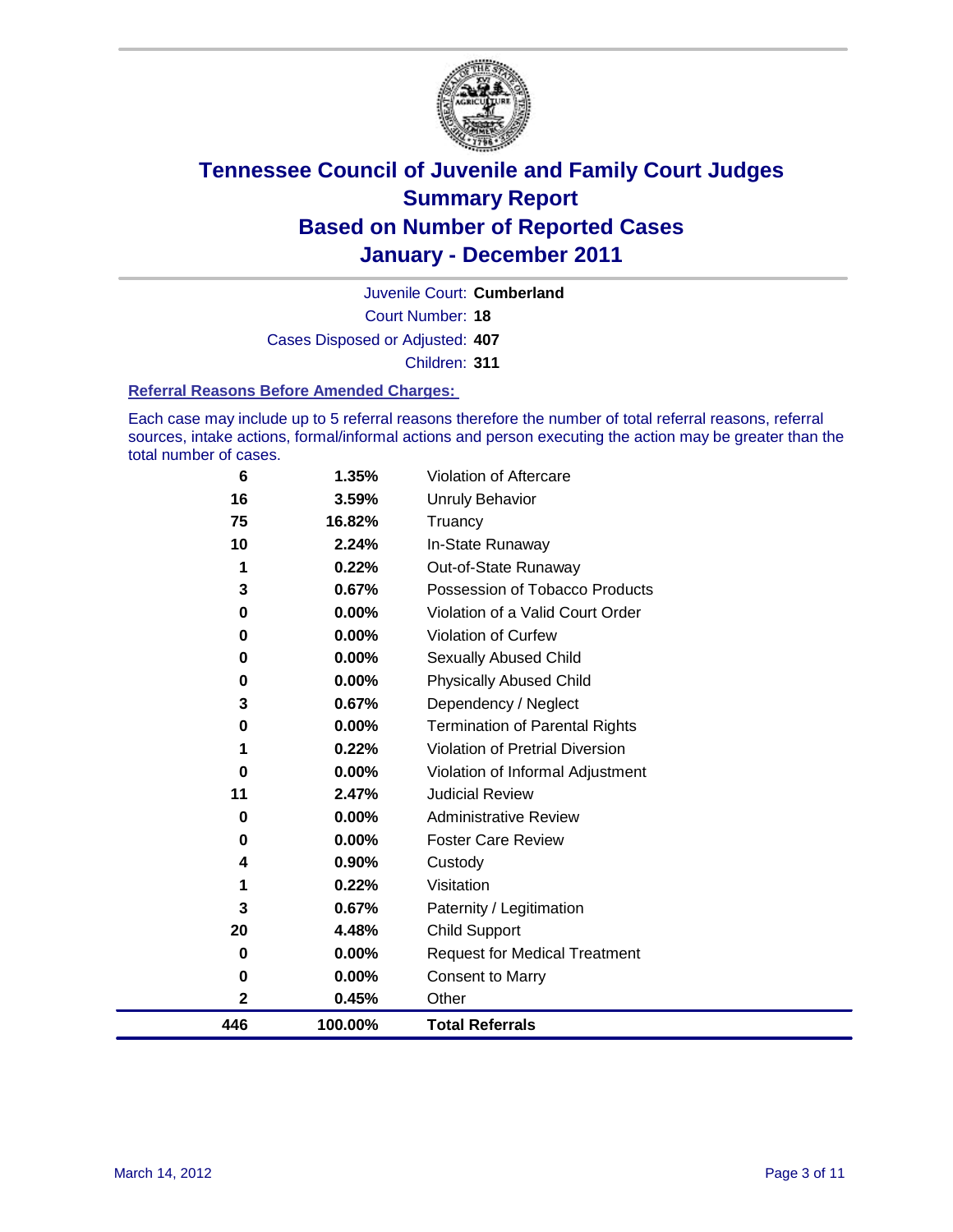

|                            | Juvenile Court: Cumberland      |                                   |  |  |  |  |  |
|----------------------------|---------------------------------|-----------------------------------|--|--|--|--|--|
|                            | Court Number: 18                |                                   |  |  |  |  |  |
|                            | Cases Disposed or Adjusted: 407 |                                   |  |  |  |  |  |
|                            | Children: 311                   |                                   |  |  |  |  |  |
| <b>Referral Sources: 1</b> |                                 |                                   |  |  |  |  |  |
| 255                        | 57.17%                          | Law Enforcement                   |  |  |  |  |  |
| 27                         | 6.05%                           | Parents                           |  |  |  |  |  |
| 3                          | 0.67%                           | <b>Relatives</b>                  |  |  |  |  |  |
| 0                          | $0.00\%$                        | Self                              |  |  |  |  |  |
| 75                         | 16.82%                          | School                            |  |  |  |  |  |
| 0                          | $0.00\%$                        | <b>CSA</b>                        |  |  |  |  |  |
| 40                         | 8.97%                           | <b>DCS</b>                        |  |  |  |  |  |
| 0                          | $0.00\%$                        | <b>Other State Department</b>     |  |  |  |  |  |
| 9                          | 2.02%                           | <b>District Attorney's Office</b> |  |  |  |  |  |
| 23                         | 5.16%                           | <b>Court Staff</b>                |  |  |  |  |  |
| 3                          | 0.67%                           | Social Agency                     |  |  |  |  |  |
| 0                          | $0.00\%$                        | <b>Other Court</b>                |  |  |  |  |  |
| 10                         | 2.24%                           | Victim                            |  |  |  |  |  |
|                            |                                 |                                   |  |  |  |  |  |

 **0.22%** Child & Parent **0.00%** Hospital **0.00%** Unknown **0.00%** Other **100.00% Total Referral Sources**

### **Age of Child at Referral: 2**

| 311          | 100.00%  | <b>Total Child Count</b> |
|--------------|----------|--------------------------|
| 0            | $0.00\%$ | Unknown                  |
| $\mathbf{2}$ | 0.64%    | Ages 19 and Over         |
| 84           | 27.01%   | Ages 17 through 18       |
| 126          | 40.51%   | Ages 15 through 16       |
| 37           | 11.90%   | Ages 13 through 14       |
| 22           | 7.07%    | Ages 11 through 12       |
| 40           | 12.86%   | Ages 10 and Under        |
|              |          |                          |

<sup>1</sup> If different than number of Referral Reasons (446), verify accuracy of your court's data.

<sup>2</sup> One child could be counted in multiple categories, verify accuracy of your court's data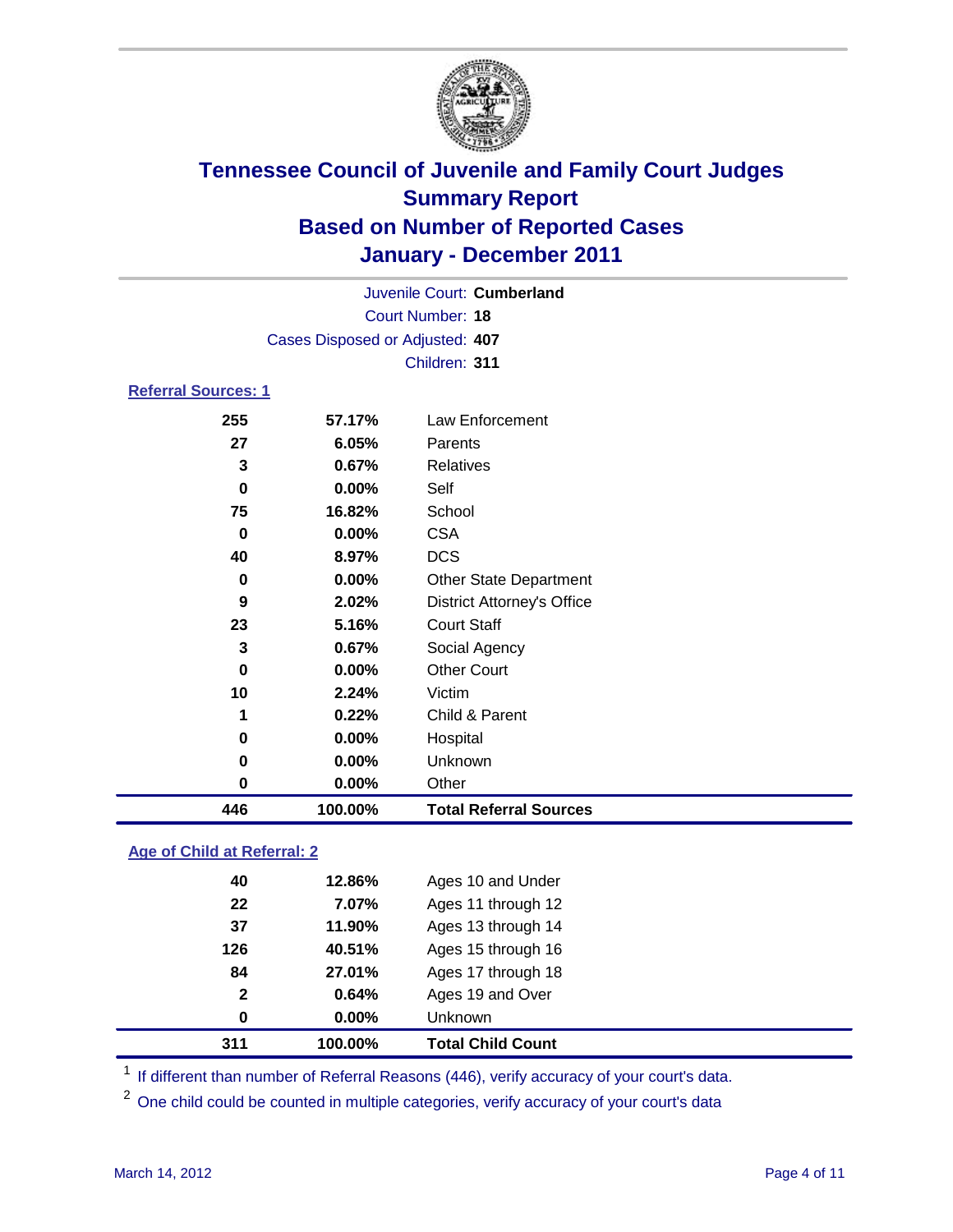

| Juvenile Court: Cumberland              |                                 |                          |  |  |  |
|-----------------------------------------|---------------------------------|--------------------------|--|--|--|
|                                         | <b>Court Number: 18</b>         |                          |  |  |  |
|                                         | Cases Disposed or Adjusted: 407 |                          |  |  |  |
|                                         |                                 | Children: 311            |  |  |  |
| Sex of Child: 1                         |                                 |                          |  |  |  |
| 196                                     | 63.02%                          | Male                     |  |  |  |
| 115                                     | 36.98%                          | Female                   |  |  |  |
| $\mathbf 0$                             | 0.00%                           | Unknown                  |  |  |  |
| 311                                     | 100.00%                         | <b>Total Child Count</b> |  |  |  |
| Race of Child: 1                        |                                 |                          |  |  |  |
| 306                                     | 98.39%                          | White                    |  |  |  |
| $\mathbf{2}$                            | 0.64%                           | African American         |  |  |  |
| $\mathbf 0$                             | 0.00%                           | Native American          |  |  |  |
| 0                                       | 0.00%                           | Asian                    |  |  |  |
| $\mathbf 0$                             | 0.00%                           | Mixed                    |  |  |  |
| 3                                       | 0.96%                           | Unknown                  |  |  |  |
| 311                                     | 100.00%                         | <b>Total Child Count</b> |  |  |  |
| <b>Hispanic Origin: 1</b>               |                                 |                          |  |  |  |
| 3                                       | 0.96%                           | Yes                      |  |  |  |
| 303                                     | 97.43%                          | No                       |  |  |  |
| 5                                       | 1.61%                           | Unknown                  |  |  |  |
| 311                                     | 100.00%                         | <b>Total Child Count</b> |  |  |  |
| <b>School Enrollment of Children: 1</b> |                                 |                          |  |  |  |
| 272                                     | 87.46%                          | Yes                      |  |  |  |
| 34                                      | 10.93%                          | No                       |  |  |  |
| 5                                       | 1.61%                           | Unknown                  |  |  |  |
| 311                                     | 100.00%                         | <b>Total Child Count</b> |  |  |  |

One child could be counted in multiple categories, verify accuracy of your court's data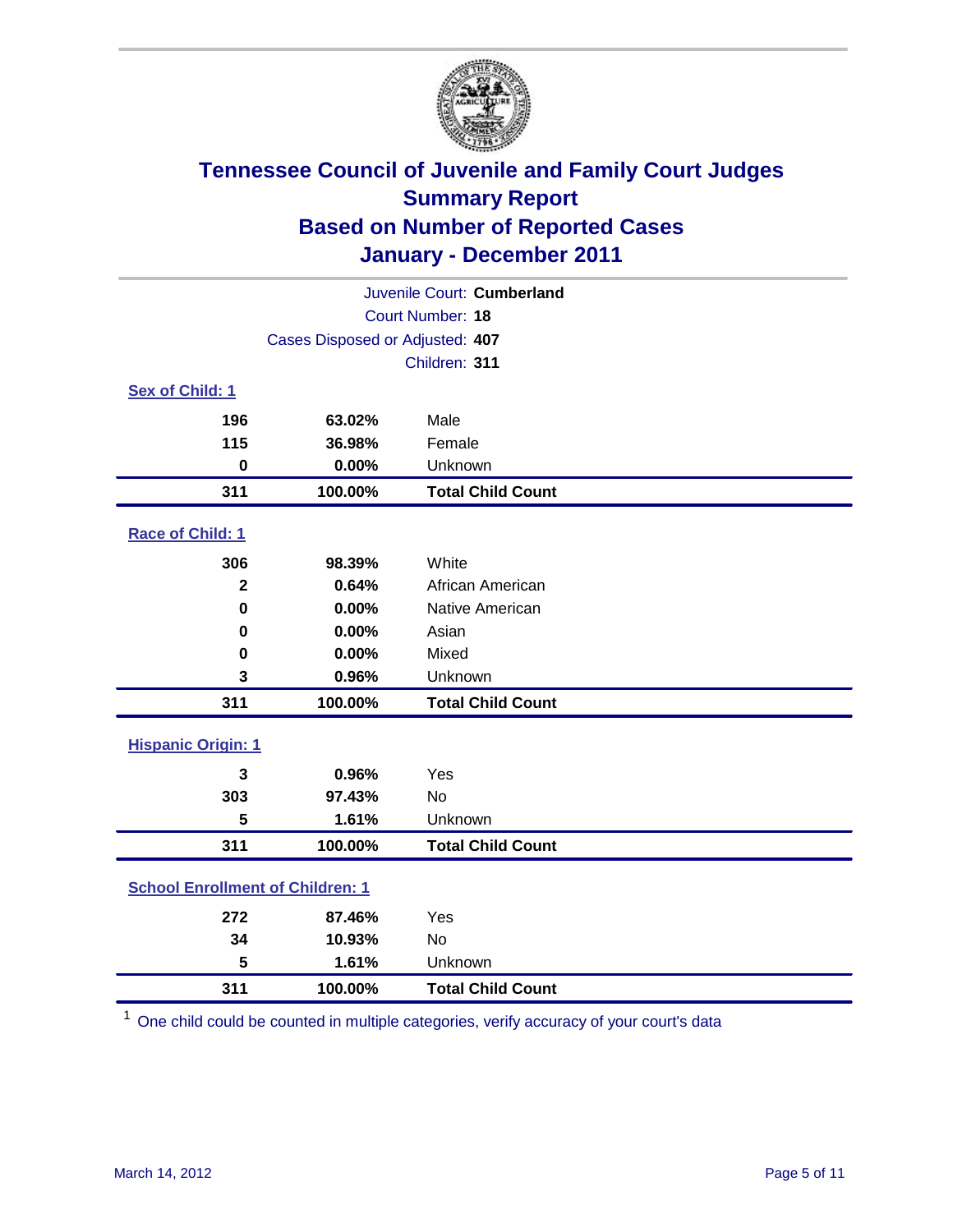

Court Number: **18** Juvenile Court: **Cumberland** Cases Disposed or Adjusted: **407** Children: **311 Living Arrangement of Child at Time of Referral: 1**

| 311 | 100.00%  | <b>Total Child Count</b>     |
|-----|----------|------------------------------|
| 1   | 0.32%    | Other                        |
| 2   | 0.64%    | Unknown                      |
| 13  | 4.18%    | Independent                  |
| 0   | $0.00\%$ | In an Institution            |
| 3   | 0.96%    | In a Residential Center      |
| 3   | 0.96%    | In a Group Home              |
| 4   | 1.29%    | With Foster Family           |
| 4   | 1.29%    | With Adoptive Parents        |
| 18  | 5.79%    | <b>With Relatives</b>        |
| 15  | 4.82%    | With Father                  |
| 138 | 44.37%   | With Mother                  |
| 8   | 2.57%    | With Mother and Stepfather   |
| 7   | 2.25%    | With Father and Stepmother   |
| 95  | 30.55%   | With Both Biological Parents |
|     |          |                              |

### **Type of Detention: 2**

| 407          | 100.00%  | <b>Total Detention Count</b> |  |
|--------------|----------|------------------------------|--|
| 0            | $0.00\%$ | Other                        |  |
| 402          | 98.77%   | Does Not Apply               |  |
| 0            | $0.00\%$ | <b>Unknown</b>               |  |
| 0            | $0.00\%$ | Psychiatric Hospital         |  |
| $\mathbf{2}$ | 0.49%    | Jail - No Separation         |  |
| 0            | $0.00\%$ | Jail - Partial Separation    |  |
| 0            | $0.00\%$ | Jail - Complete Separation   |  |
| 3            | 0.74%    | Juvenile Detention Facility  |  |
| 0            | $0.00\%$ | Non-Secure Placement         |  |
|              |          |                              |  |

<sup>1</sup> One child could be counted in multiple categories, verify accuracy of your court's data

<sup>2</sup> If different than number of Cases (407) verify accuracy of your court's data.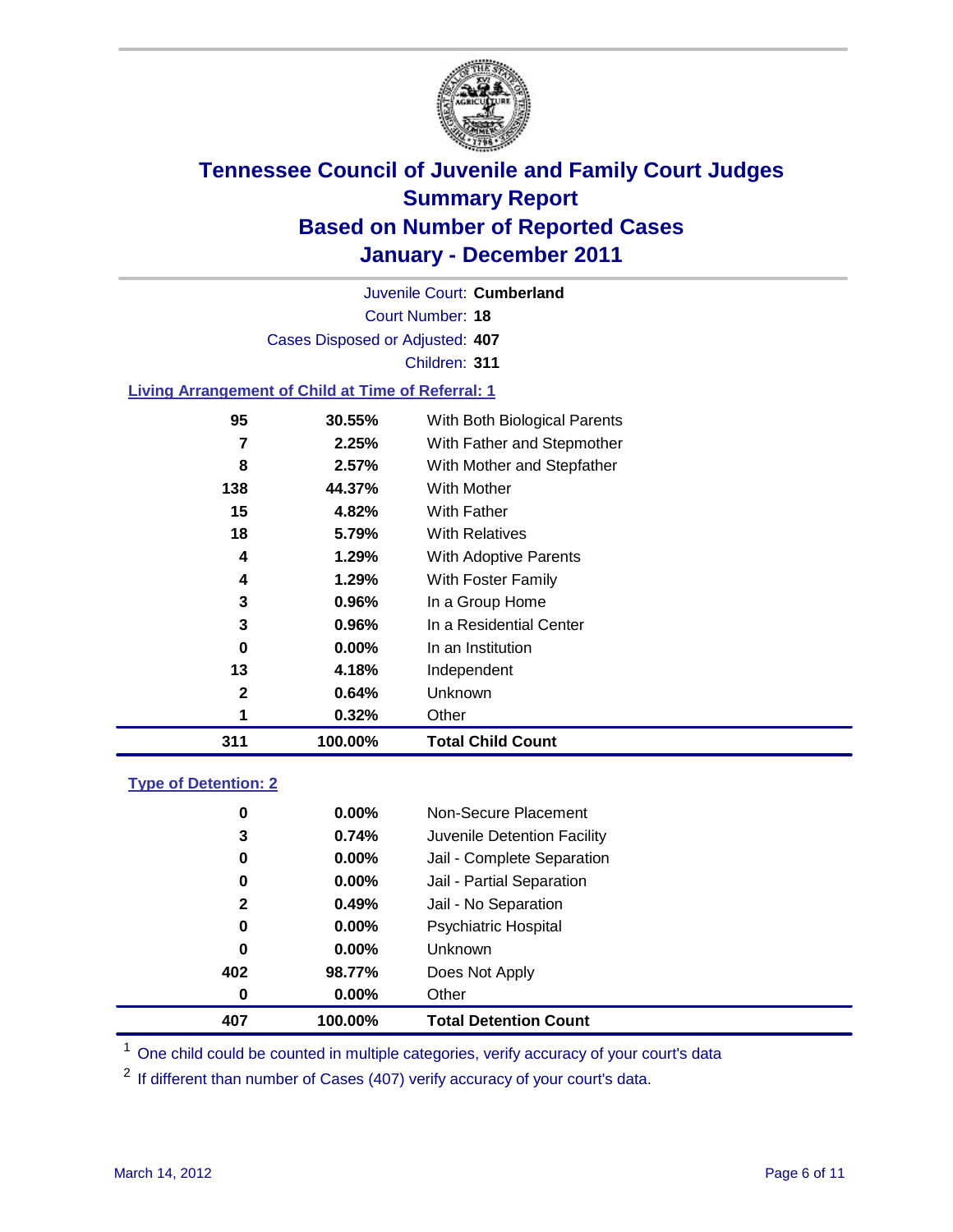

| Juvenile Court: Cumberland                         |                                 |                                      |  |  |  |
|----------------------------------------------------|---------------------------------|--------------------------------------|--|--|--|
|                                                    | Court Number: 18                |                                      |  |  |  |
|                                                    | Cases Disposed or Adjusted: 407 |                                      |  |  |  |
|                                                    | Children: 311                   |                                      |  |  |  |
| <b>Placement After Secure Detention Hearing: 1</b> |                                 |                                      |  |  |  |
| 0                                                  | 0.00%                           | Returned to Prior Living Arrangement |  |  |  |
| $\mathbf{2}$                                       | 0.49%                           | Juvenile Detention Facility          |  |  |  |
| $\overline{2}$                                     | 0.49%                           | Jail                                 |  |  |  |
| 0                                                  | 0.00%                           | Shelter / Group Home                 |  |  |  |
| $\bf{0}$                                           | 0.00%                           | <b>Foster Family Home</b>            |  |  |  |
| 0                                                  | 0.00%                           | <b>Psychiatric Hospital</b>          |  |  |  |
| 0                                                  | 0.00%                           | Unknown                              |  |  |  |
| 403                                                | 99.02%                          | Does Not Apply                       |  |  |  |
| 0                                                  | 0.00%                           | Other                                |  |  |  |
|                                                    |                                 |                                      |  |  |  |
| 407                                                | 100.00%                         | <b>Total Placement Count</b>         |  |  |  |
| <b>Intake Actions: 2</b>                           |                                 |                                      |  |  |  |
| 190                                                | 42.60%                          | <b>Petition Filed</b>                |  |  |  |
| 5                                                  | 1.12%                           | <b>Motion Filed</b>                  |  |  |  |
| 241                                                | 54.04%                          | <b>Citation Processed</b>            |  |  |  |
| $\bf{0}$                                           | 0.00%                           | Notification of Paternity Processed  |  |  |  |
| 3                                                  | 0.67%                           | Scheduling of Judicial Review        |  |  |  |
| $\bf{0}$                                           | 0.00%                           | Scheduling of Administrative Review  |  |  |  |
| 0                                                  | $0.00\%$                        | Scheduling of Foster Care Review     |  |  |  |
| $\bf{0}$                                           | 0.00%                           | Unknown                              |  |  |  |
| 6                                                  | 1.35%                           | Does Not Apply                       |  |  |  |
| 1                                                  | 0.22%                           | Other                                |  |  |  |

<sup>1</sup> If different than number of Cases (407) verify accuracy of your court's data.

<sup>2</sup> If different than number of Referral Reasons (446), verify accuracy of your court's data.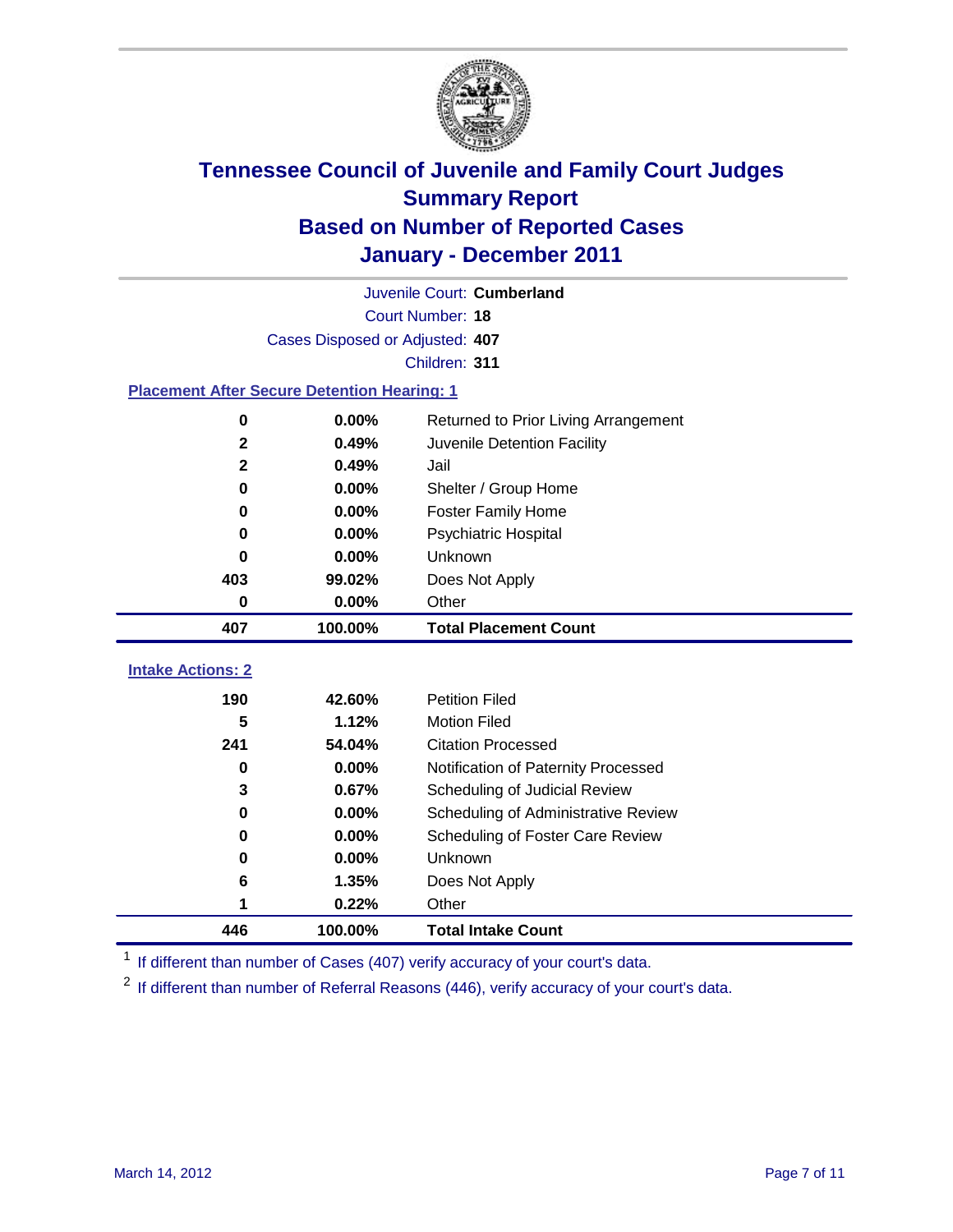

Court Number: **18** Juvenile Court: **Cumberland** Cases Disposed or Adjusted: **407** Children: **311**

### **Last Grade Completed by Child: 1**

| 311    | 100.00%        | <b>Total Child Count</b>          |  |
|--------|----------------|-----------------------------------|--|
| 0      | $0.00\%$       | Other                             |  |
| 5      | 1.61%          | Unknown                           |  |
| 16     | 5.14%          | <b>Never Attended School</b>      |  |
| 14     | 4.50%          | Graduated                         |  |
| 0      | 0.00%          | <b>GED</b>                        |  |
| 0      | 0.00%          | Non-Graded Special Ed             |  |
| 0      | 0.00%          | 12th Grade                        |  |
| 57     | 18.33%         | 11th Grade                        |  |
| 57     | 18.33%         | 10th Grade                        |  |
| 61     | 19.61%         | 9th Grade                         |  |
| 27     | 8.68%          | 8th Grade                         |  |
| 17     | 5.47%          | 7th Grade                         |  |
| 14     | 4.50%          | 6th Grade                         |  |
| 12     | 3.86%          | 5th Grade                         |  |
| 7      | 2.25%          | 4th Grade                         |  |
| 5      | 1.61%          | 3rd Grade                         |  |
| 8      | 2.57%          | 2nd Grade                         |  |
| 7      | 2.25%          | 1st Grade                         |  |
| 4      | 1.29%          | Kindergarten                      |  |
| 0<br>0 | 0.00%<br>0.00% | Too Young for School<br>Preschool |  |

### **Enrolled in Special Education: 1**

| 311 | 100.00% | <b>Total Child Count</b> |
|-----|---------|--------------------------|
| 6   | 1.93%   | <b>Unknown</b>           |
| 275 | 88.42%  | No                       |
| 30  | 9.65%   | Yes                      |
|     |         |                          |

One child could be counted in multiple categories, verify accuracy of your court's data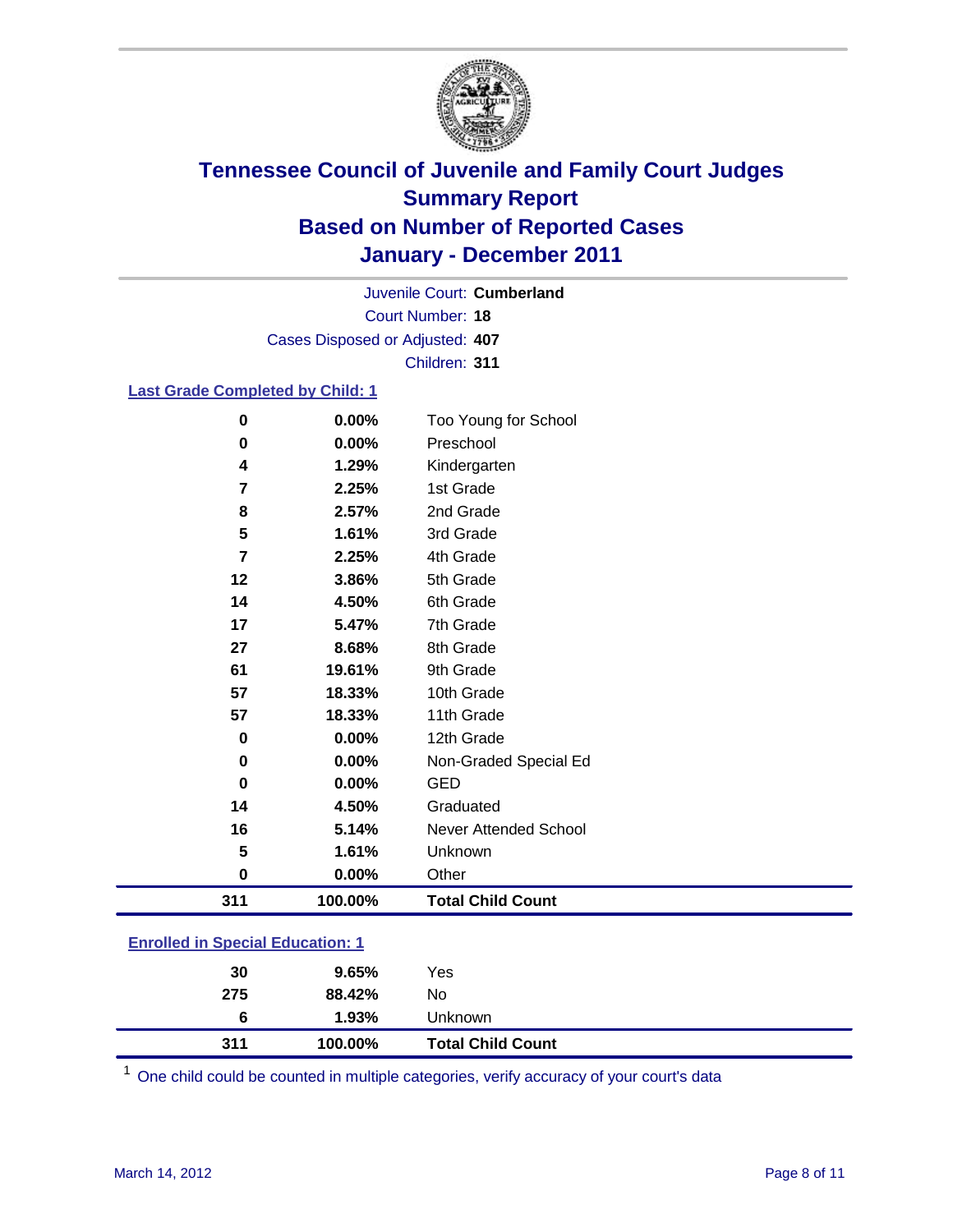

| Juvenile Court: Cumberland   |                                 |                           |  |  |  |
|------------------------------|---------------------------------|---------------------------|--|--|--|
|                              | Court Number: 18                |                           |  |  |  |
|                              | Cases Disposed or Adjusted: 407 |                           |  |  |  |
|                              | Children: 311                   |                           |  |  |  |
| <b>Action Executed By: 1</b> |                                 |                           |  |  |  |
| 442                          | 99.10%                          | Judge                     |  |  |  |
| 0                            | 0.00%                           | Magistrate                |  |  |  |
| 4                            | 0.90%                           | <b>YSO</b>                |  |  |  |
| 0                            | $0.00\%$                        | Other                     |  |  |  |
| 0                            | 0.00%                           | Unknown                   |  |  |  |
| 446                          | 100.00%                         | <b>Total Action Count</b> |  |  |  |

### **Formal / Informal Actions: 1**

| 66  | 14.80%   | Dismissed                                        |
|-----|----------|--------------------------------------------------|
| 4   | $0.90\%$ | Retired / Nolle Prosequi                         |
| 150 | 33.63%   | <b>Complaint Substantiated Delinquent</b>        |
| 69  | 15.47%   | <b>Complaint Substantiated Status Offender</b>   |
| 6   | 1.35%    | <b>Complaint Substantiated Dependent/Neglect</b> |
| 0   | $0.00\%$ | <b>Complaint Substantiated Abused</b>            |
| 0   | $0.00\%$ | <b>Complaint Substantiated Mentally III</b>      |
| 27  | 6.05%    | Informal Adjustment                              |
| 49  | 10.99%   | <b>Pretrial Diversion</b>                        |
| 0   | $0.00\%$ | <b>Transfer to Adult Court Hearing</b>           |
| 0   | $0.00\%$ | Charges Cleared by Transfer to Adult Court       |
| 12  | 2.69%    | Special Proceeding                               |
| 6   | 1.35%    | <b>Review Concluded</b>                          |
| 52  | 11.66%   | Case Held Open                                   |
| 5   | 1.12%    | Other                                            |
| 0   | $0.00\%$ | Unknown                                          |
| 446 | 100.00%  | <b>Total Action Count</b>                        |

<sup>1</sup> If different than number of Referral Reasons (446), verify accuracy of your court's data.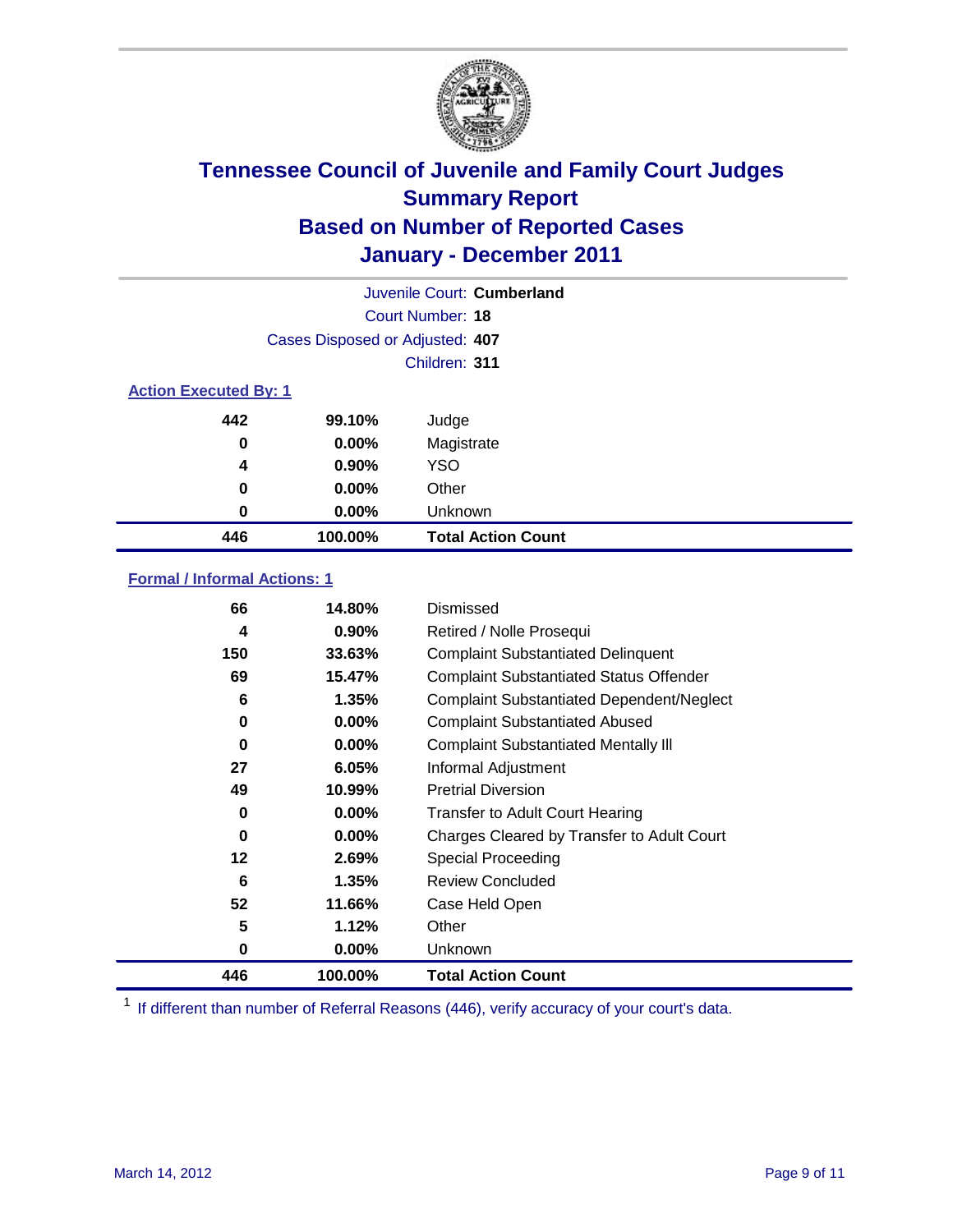

|                       |                                 | Juvenile Court: Cumberland                            |
|-----------------------|---------------------------------|-------------------------------------------------------|
|                       |                                 | <b>Court Number: 18</b>                               |
|                       | Cases Disposed or Adjusted: 407 |                                                       |
|                       |                                 | Children: 311                                         |
| <b>Case Outcomes:</b> |                                 | There can be multiple outcomes for one child or case. |
| 66                    | 9.84%                           | <b>Case Dismissed</b>                                 |
| 2                     | 0.30%                           | Case Retired or Nolle Prosequi                        |
| 4                     | 0.60%                           | Warned / Counseled                                    |
| 49                    | 7.30%                           | Held Open For Review                                  |
| 22                    | 3.28%                           | Supervision / Probation to Juvenile Court             |
| 0                     | 0.00%                           | <b>Probation to Parents</b>                           |
| 9                     | 1.34%                           | Referral to Another Entity for Supervision / Service  |
| 14                    | 2.09%                           | Referred for Mental Health Counseling                 |
| 42                    | 6.26%                           | Referred for Alcohol and Drug Counseling              |
| 0                     | 0.00%                           | Referred to Alternative School                        |
| 1                     | 0.15%                           | Referred to Private Child Agency                      |
| 8                     | 1.19%                           | Referred to Defensive Driving School                  |
| 2                     | 0.30%                           | Referred to Alcohol Safety School                     |
| 27                    | 4.02%                           | Referred to Juvenile Court Education-Based Program    |
| 7                     | 1.04%                           | Driver's License Held Informally                      |
| 0                     | 0.00%                           | <b>Voluntary Placement with DMHMR</b>                 |
| 0                     | 0.00%                           | <b>Private Mental Health Placement</b>                |
| 0                     | 0.00%                           | <b>Private MR Placement</b>                           |
| 0                     | 0.00%                           | Placement with City/County Agency/Facility            |
| 0                     | 0.00%                           | Placement with Relative / Other Individual            |
| 1                     | 0.15%                           | Fine                                                  |
| 41                    | 6.11%                           | <b>Public Service</b>                                 |
| 9                     | 1.34%                           | Restitution                                           |
| 0                     | 0.00%                           | <b>Runaway Returned</b>                               |
| 3                     | 0.45%                           | No Contact Order                                      |
| 0                     | 0.00%                           | Injunction Other than No Contact Order                |
| 0                     | 0.00%                           | <b>House Arrest</b>                                   |
| 0                     | 0.00%                           | <b>Court Defined Curfew</b>                           |
| 0                     | 0.00%                           | Dismissed from Informal Adjustment                    |
| 0                     | $0.00\%$                        | <b>Dismissed from Pretrial Diversion</b>              |
| 0                     | 0.00%                           | Released from Probation                               |
| 0                     | $0.00\%$                        | <b>Transferred to Adult Court</b>                     |
| 0                     | 0.00%                           | <b>DMHMR Involuntary Commitment</b>                   |